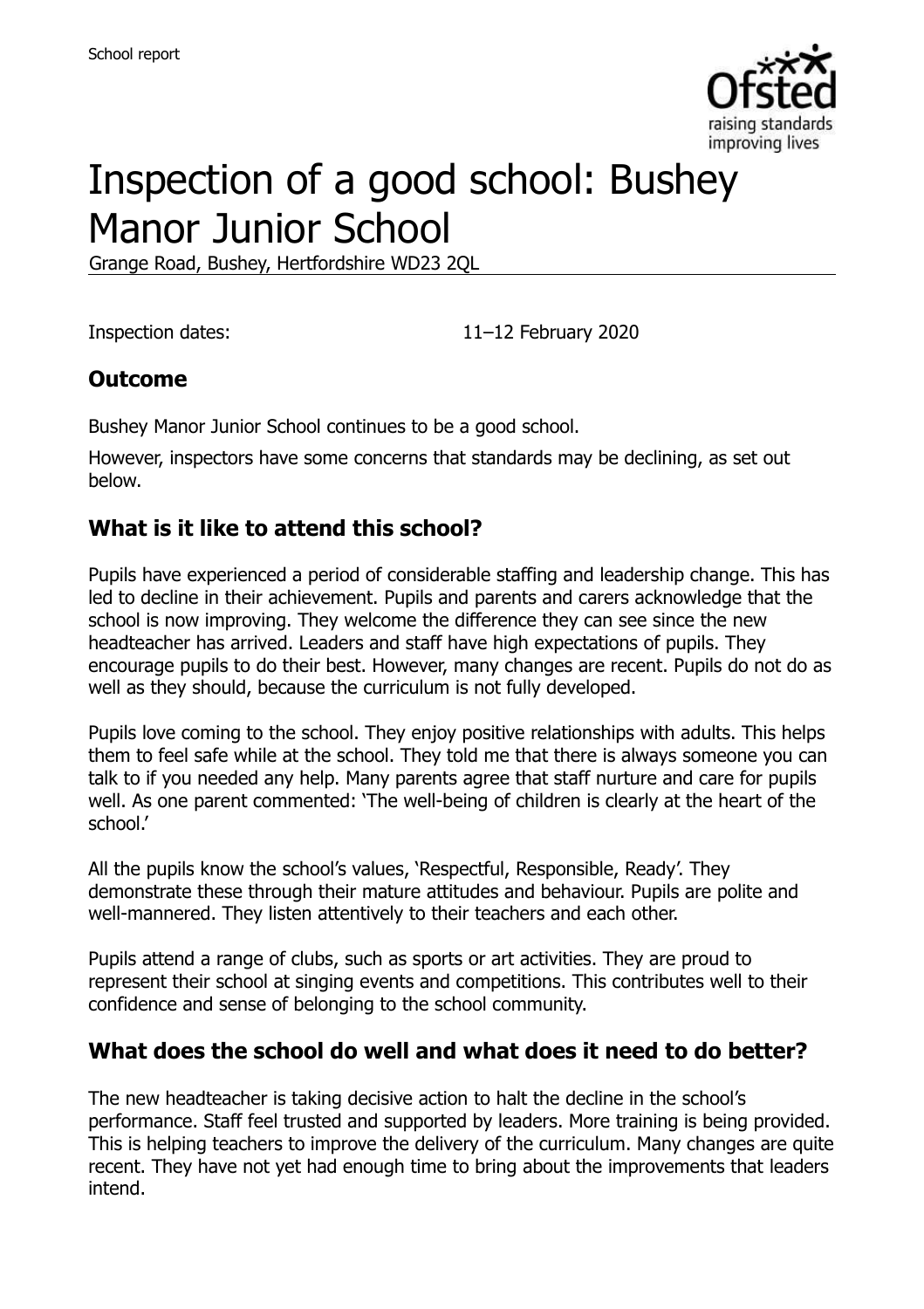

Leaders have started to improve the curriculum. Leaders have organised the content of the curriculum so that pupils study a broad range of subjects. However, many plans lack precision. They do not include the order in which pupils need to know things to help them remember more. Where leaders have included the order in a few subjects, such as personal, social, health and economic education (PSHE), these plans are new. Teachers' subject knowledge is not consistently strong to ensure that plans are taught well. Subject leaders are developing their roles. They are not yet able to evaluate how well their plans are working.

Standards in mathematics have not been high enough for some time. Leaders have reviewed the mathematics curriculum so that it is better planned. Teachers' subject knowledge is stronger. This is helping to improve pupils' understanding of mathematical concepts. There is still more work to do to ensure that all pupils are consistently challenged, so that they think deeper about their learning.

Leaders promote the love of reading. Pupils talk about their favourite authors with enthusiasm. Pupils say teachers inspire them to read through class stories or book events such as 'a book at bedtime'. However, leaders' plans for teaching reading lack clarity. Different approaches to the teaching of reading are being used across the school. This means that teachers are not building on pupils' prior knowledge to develop their comprehension skills. As a result, pupils do not learn to read as well as they could.

The headteacher has changed arrangements for addressing the support for pupils with special educational needs and/or disabilities. Plans are more effective for identifying pupils' individualised needs. However, curriculum plans to ensure that work meets pupils' learning needs are still being developed. As a result, pupils are not achieving as well academically.

Pupils contribute to school life through roles such as mini mentors, eco warriors and school councillors. This is contributing well to how pupils learn to be tolerant and respectful of others. Pupils say that bullying does not happen often at their school. Pupils value the support they receive from adults. Pupils are confident that adults will resolve any of their concerns.

New governors have strengthened the governing body. They are working well with leaders. This is ensuring that leaders are doing the right things to improve the school.

# **Safeguarding**

The arrangements for safeguarding are effective.

Leaders have strengthened the school's safeguarding systems. They have ensured that all staff have received training so that they are alert to any signs of risks to pupils' welfare. Safeguarding matters feature regularly in staff conversations. This ensures that those who have responsibility are taking the appropriate actions to keep pupils safe. There are some shortcomings in the information collected when concerns are recorded. However, this has not prevented leaders acting swiftly when responding to these concerns.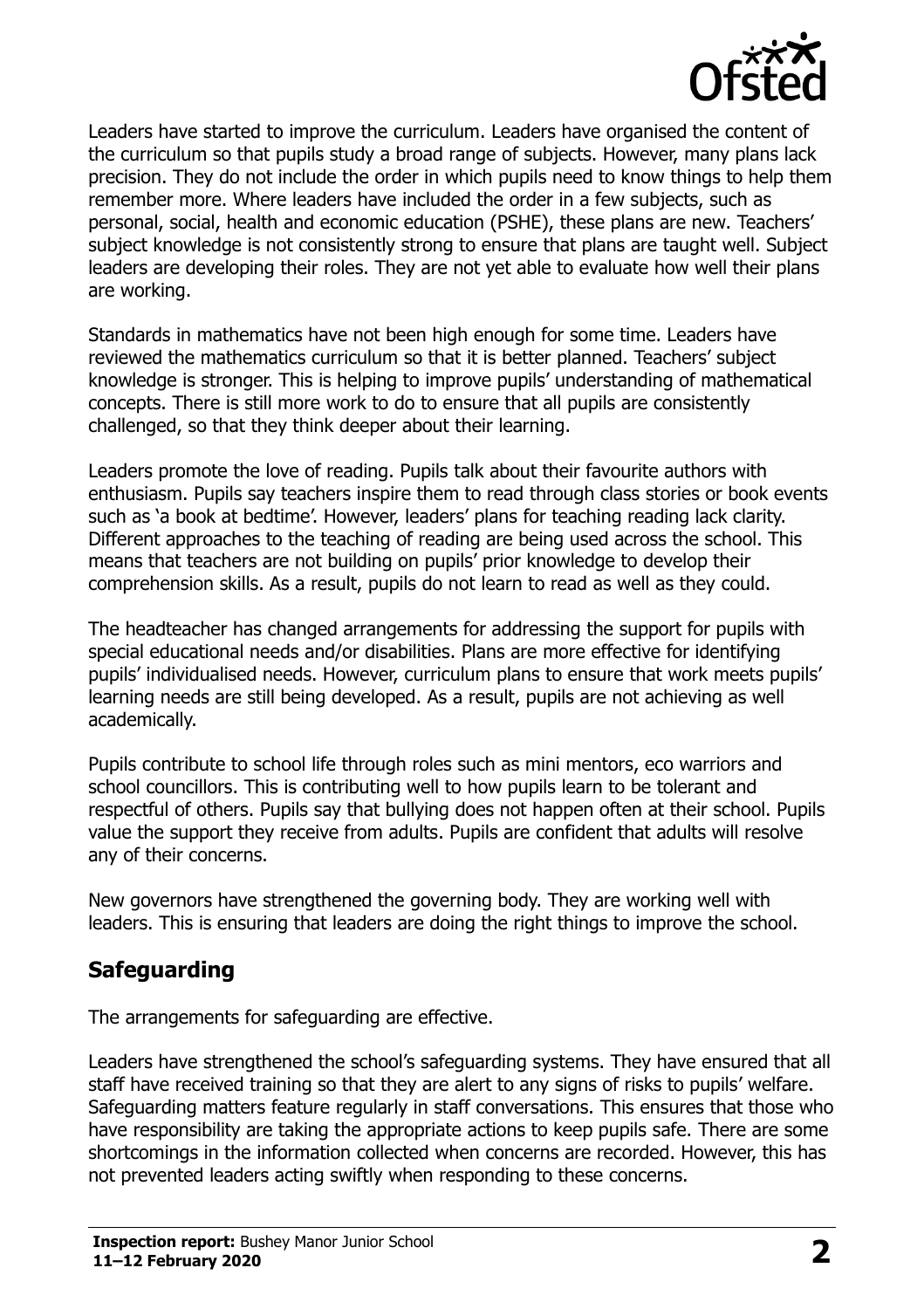

Leaders' checks on those employed by the school are thorough and well maintained.

# **What does the school need to do to improve?**

## **(Information for the school and appropriate authority)**

- For many subjects, the curriculum is not coherently planned. Leaders' plans do not identify the key things pupils need to know and the order in which this knowledge should be taught. Teachers' expertise in the curriculum is underdeveloped in some subjects. Pupils do not learn well enough. Curriculum leaders need to develop their plans, so that pupils' learning is well sequenced in every subject. Leaders should ensure that teachers know how to teach the curriculum successfully.
- Many subject leaders are developing their role. They have not developed the skills they need to evaluate their areas of responsibility. They do not understand how well pupils are learning by achieving the planned curricular goals. Leaders should provide time to develop the skills of curriculum leaders so that they contribute effectively to the improvement of the school.
- Leaders have ensured that pupils read widely and for pleasure. However, the approaches to teaching reading are not the same across the school. There is not a coherent plan for the reading curriculum. This means that pupils do not build their knowledge of higher-order reading skills. Leaders must ensure that plans for reading provide information about what pupils need to learn at key times, so that pupils make stronger progress in reading.

### **Background**

When we have judged a school to be good, we will then normally go into the school about once every four years to confirm that the school remains good. This is called a section 8 inspection of a good school or non-exempt outstanding school. We do not give graded judgements on a section 8 inspection. However, if we find some evidence that the school could now be better than good or that standards may be declining, then the next inspection will be a section 5 inspection. Usually this is within one to two years of the date of the section 8 inspection. If we have serious concerns about safeguarding, behaviour or the quality of education, we will convert the section 8 inspection to a section 5 inspection immediately.

This is the second section 8 inspection since we judged Bushey Manor Junior School to be good on 21 March 2011.

### **How can I feed back my views?**

You can use [Ofsted Parent View](https://parentview.ofsted.gov.uk/) to give Ofsted your opinion on your child's school, or to find out what other parents and carers think. We use Ofsted Parent View information when deciding which schools to inspect, when to inspect them and as part of their inspection.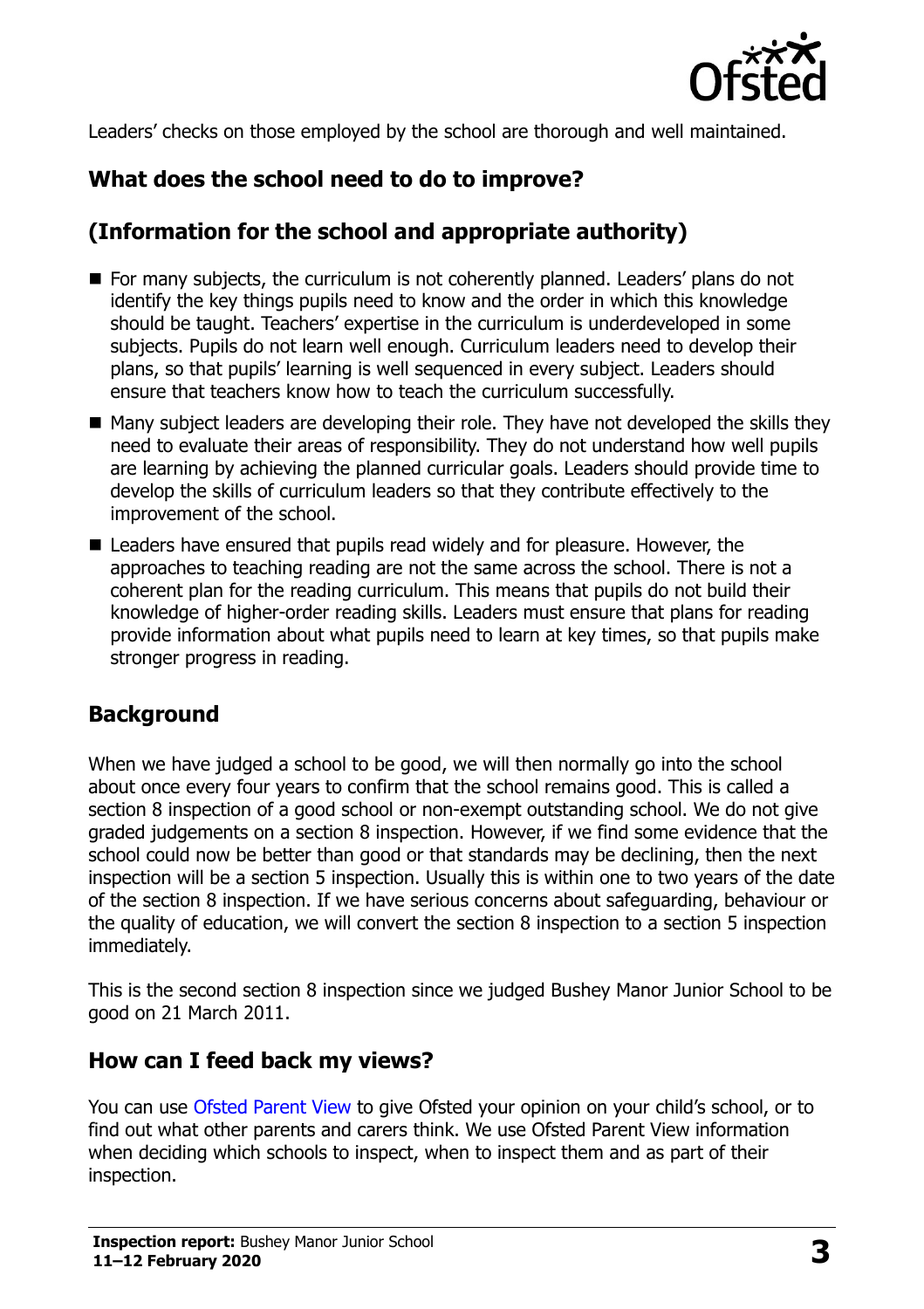

The Department for Education has further quidance on how to complain about a school.

If you are the school and you are not happy with the inspection or the report, you can [complain to Ofsted.](https://www.gov.uk/complain-ofsted-report)

#### **Further information**

You can search for [published performance information](http://www.compare-school-performance.service.gov.uk/) about the school.

In the report, '[disadvantaged pupils](http://www.gov.uk/guidance/pupil-premium-information-for-schools-and-alternative-provision-settings)' refers to those pupils who attract government pupil premium funding: pupils claiming free school meals at any point in the last six years and pupils in care or who left care through adoption or another formal route.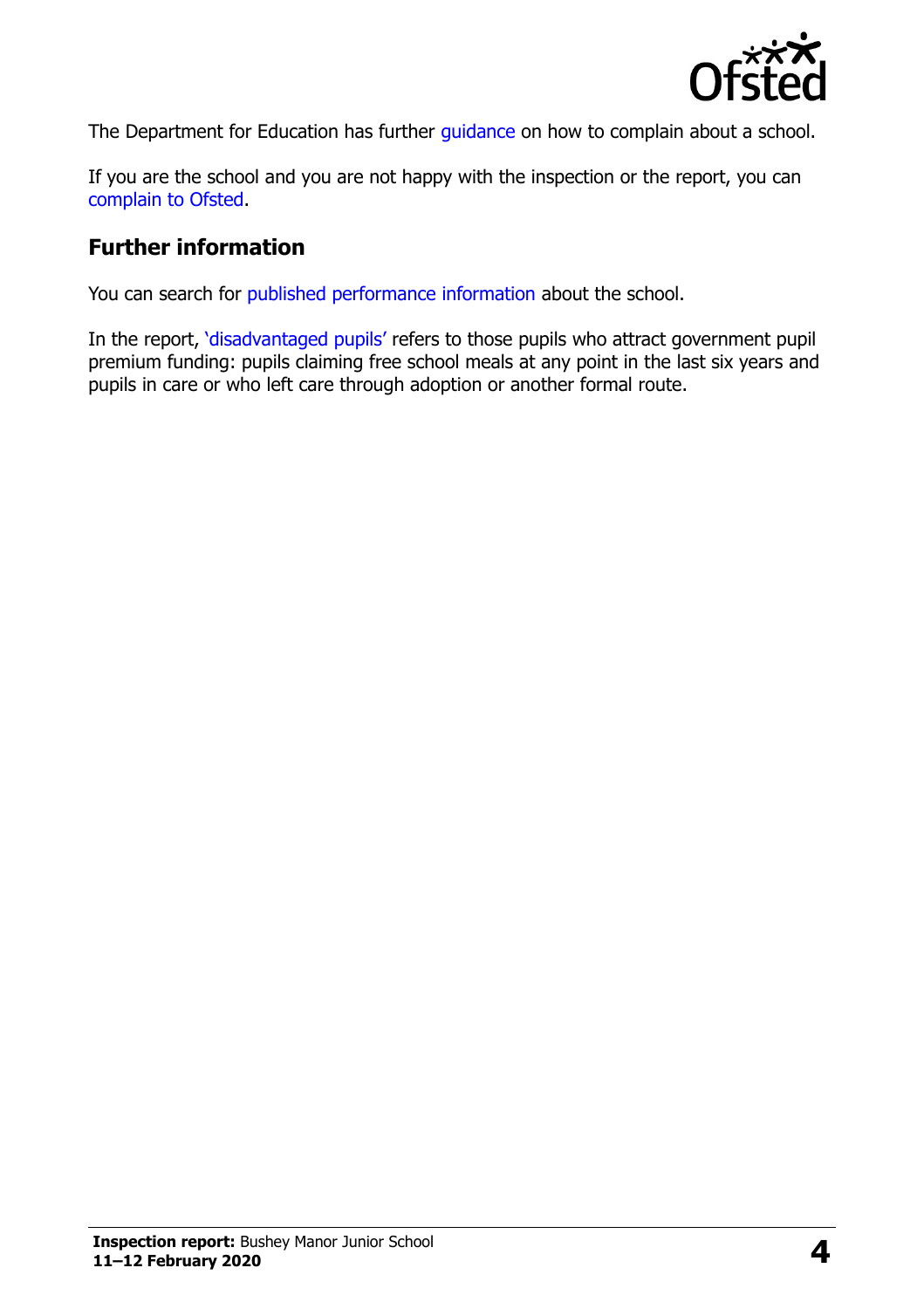

#### **School details**

| Unique reference number             | 117242                                   |
|-------------------------------------|------------------------------------------|
| <b>Local authority</b>              | Hertfordshire                            |
| <b>Inspection number</b>            | 10121443                                 |
| <b>Type of school</b>               | <b>Junior</b>                            |
| <b>School category</b>              | Maintained                               |
| Age range of pupils                 | 7 to 11                                  |
| <b>Gender of pupils</b>             | Mixed                                    |
| Number of pupils on the school roll | 238                                      |
| <b>Appropriate authority</b>        | The governing body                       |
| <b>Chair of governing body</b>      | Dr Tony Breslin                          |
| <b>Headteacher</b>                  | Mary Ann Cooper (Federation headteacher) |
| Website                             | http://www.busheymanorjm.herts.sch.uk/   |
| Date of previous inspection         | 4 May 2016                               |

### **Information about this school**

- In September 2015 the school became federated, in a soft federation, with Bushey and Oxhey Infant School. It became a hard federation on 1 September 2016, with one governing board. The new headteacher was appointed in September 2019 as the federation headteacher with responsibility for both schools. There is a single federation governing body.
- Bushey Manor Junior School and Bushey and Oxhey Infant School are registered separately with the Department for Education. Each school is inspected separately by Ofsted.
- In January 2020, additional capacity was added to the leadership team with an interim appointment of a federation deputy headteacher and a federation assistant headteacher. The interim appointments are for two terms.

### **Information about this inspection**

■ As part of this inspection, I held meetings with the federation headteacher, who is also the designated leader for safeguarding and the federation school business and finance manager. I also met with the English, mathematics and PSHE leaders and staff to discuss the quality of education.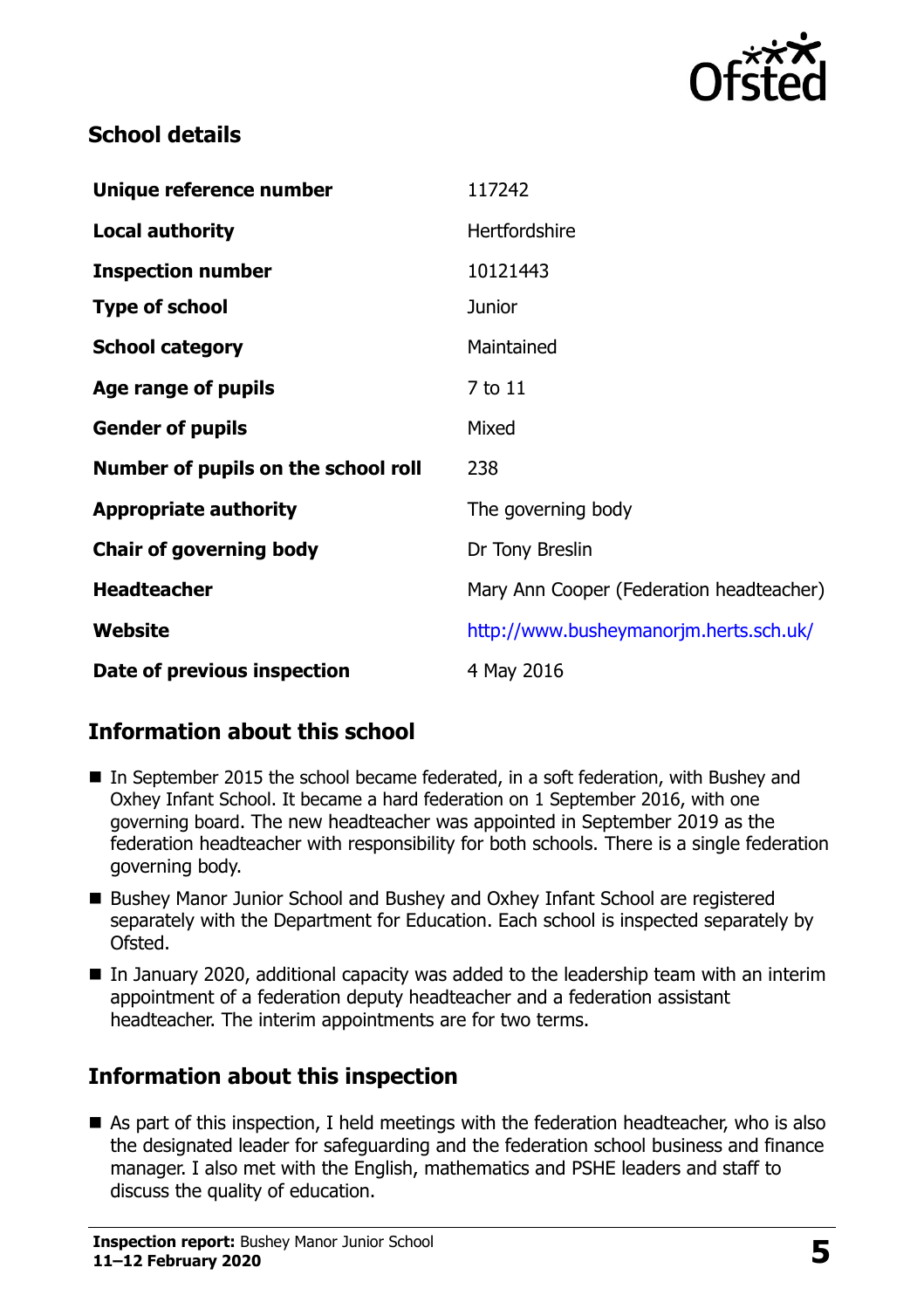

- I met with the seven governors, including the chair of the governing body. I held a telephone conversation with an external adviser to discuss their work and support for the school.
- Reading, mathematics and PSHE were considered closely to evaluate the quality of education. In each of these subjects, I carried out: lesson visits; discussions with staff and pupils; meetings with subject leaders; and scrutiny of pupils' work.
- I reviewed a range of school documents, including the school improvement plan, adviser visit notes and curriculum plans. To inspect safeguarding arrangements, I scrutinised records about safeguarding and spoke to staff and pupils. I considered attendance information and checked for any evidence of off-rolling or gaming.
- I considered 113 responses made by parents on Ofsted's online questionnaire, including 80 free-text responses. I also considered 20 responses to the staff survey and 57 responses to the pupil questionnaire.
- $\blacksquare$  I met with parents as they collected their children from the school at the end of the day.

#### **Inspection team**

Steve Mellors, lead inspector **Her Majesty's Inspector**